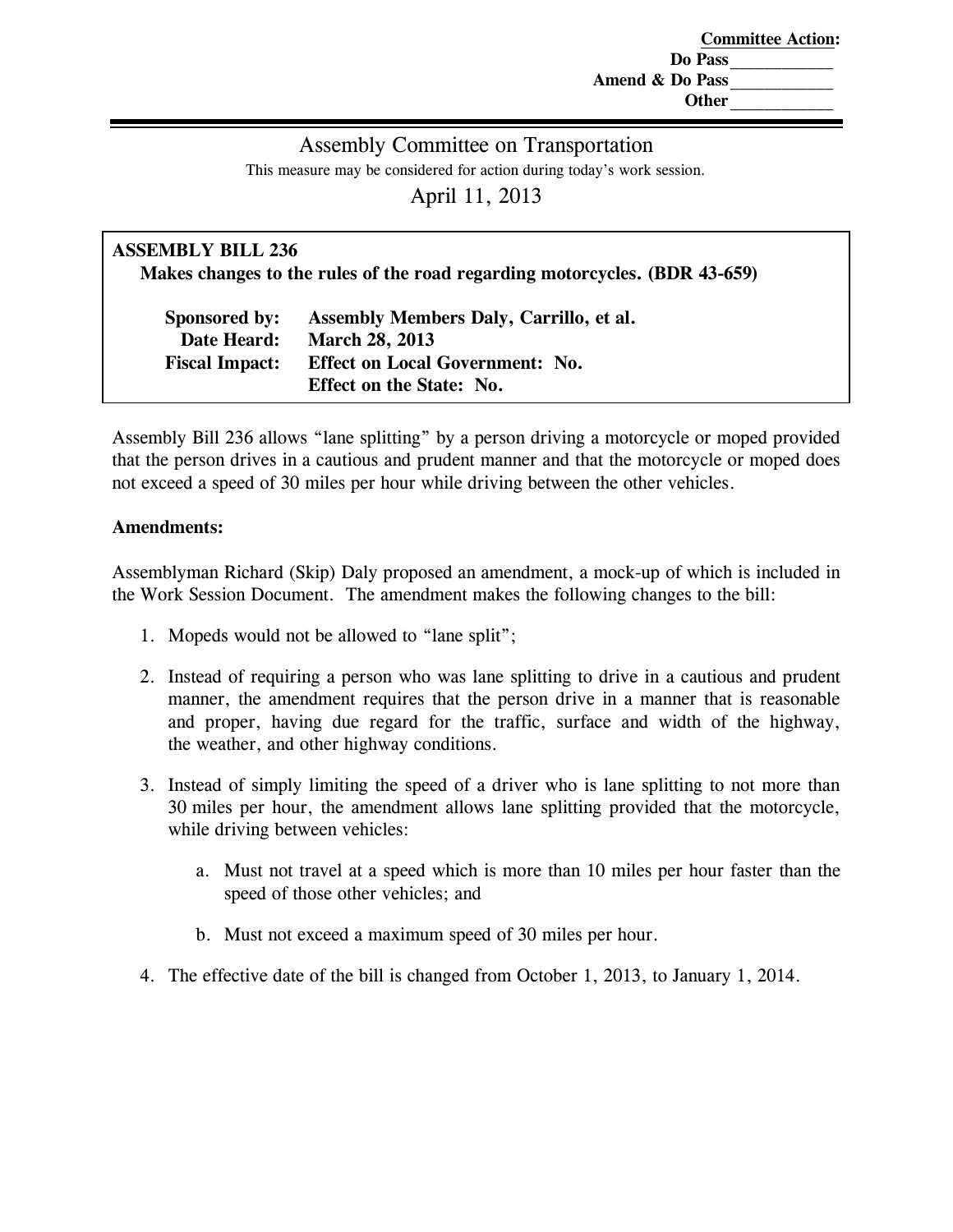## PROPOSED AMENDMENT 7998 TO **ASSEMBLY BILL NO. 236**

PREPARED FOR ASSEMBLYMAN DALY APRIL 5, 2013

#### PREPARED BY THE LEGAL DIVISION

### **NOTE: THIS DOCUMENT SHOWS PROPOSED AMENDMENTS IN CONCEPTUAL FORM. THE LANGUAGE AND ITS PLACEMENT IN THE OFFICIAL AMENDMENT MAY DIFFER.**

EXPLANATION: Matter in (1) blue bold italics is new language in the original bill; (2) green bold italic underlining is new language proposed in this amendment; (3) red strikethrough is deleted language in the original bill; (4) purple-double-strikethrough is language proposed to be deleted in this amendment; (5) orange double underlining is deleted language in the original bill that is proposed to be retained in this amendment; and (6) green bold is newly added transitory language.

#### THE PEOPLE OF THE STATE OF NEVADA, REPRESENTED IN SENATE AND ASSEMBLY, DO ENACT AS FOLLOWS:

Section 1. NRS 484B.207 is hereby amended to read as follows: 1 484B.207 1. **The** Except as otherwise provided in NRS 486.351, the driver of a vehicle overtaking another vehicle proceeding in the same  $\overline{2}$ 3  $\overline{\mathbf{4}}$ direction shall pass to the left thereof at a safe distance and shall not again  $\overline{5}$ drive to the right side of the highway until safely clear of the overtaken 6 vehicle.

7 2. Except when overtaking and passing on the right is permitted, the 8 driver of an overtaken vehicle shall give way to the right in favor of the 9 overtaking vehicle upon observing the overtaking vehicle or hearing a 10 signal. The driver of an overtaken vehicle shall not increase the speed of the vehicle until completely passed by the overtaking vehicle. 11

12 3. A person who violates any provision of this section may be subject 13 to the additional penalty set forth in NRS 484B.130.

14 Sec. 2. NRS 484B.210 is hereby amended to read as follows:

484B.210 1. **The** *Except as otherwise provided in NRS 486.351, the driver of a vehicle may overtake and pass upon the right of another* 15

16 vehicle only under the following conditions: 17

\*PROPOSED AMENDMENT TO AB236\*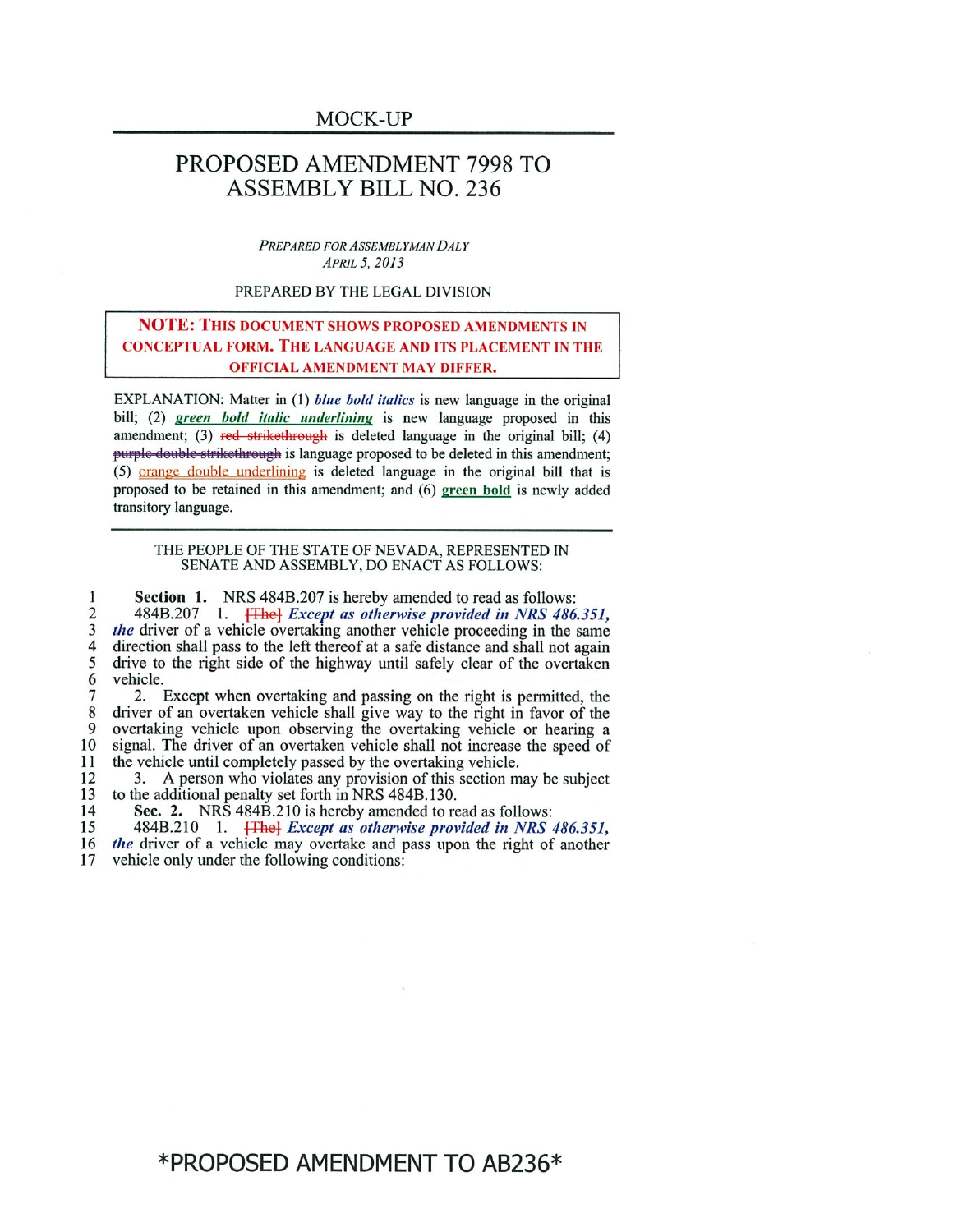(a) When the driver of the vehicle overtaken is making or signaling to 1  $\overline{2}$ make a left turn.

3 (b) Upon a highway with unobstructed pavement which is not occupied  $\overline{4}$ by parked vehicles and which is of sufficient width for two or more lines 5 of moving vehicles in each direction.

(c) Upon a highway with unobstructed pavement which is not marked 6 as a traffic lane and which is not occupied by parked vehicles, if the  $\overline{7}$ vehicle that is overtaking and passing another vehicle: 8

9 (1) Does not travel more than 200 feet in the section of pavement 10 not marked as a traffic lane; or

11 (2) While being driven in the section of pavement not marked as a traffic lane, does not travel through an intersection or past any private way 12 that is used to enter or exit the highway. 13

14 (d) Upon any highway on which traffic is restricted to one direction of 15 movement, where the highway is free from obstructions and of sufficient 16 width for two or more lines of moving vehicles.

2. The driver of a vehicle may overtake and pass another vehicle upon 17 the right only under conditions permitting such movement in safety. 18

3. The driver of a vehicle shall not overtake and pass another vehicle 19 20 upon the right when such movement requires driving off the paved portion 21 of the highway.

22 4. A person who violates any provision of this section may be subject to the additional penalty set forth in NRS 484B.130. 23

Sec. 3. NRS 486.351 is hereby amended to read as follows: 24

486.351 1.  $[A]$  *Except as otherwise provided in this section, a* person  $[$ , except a police officer in the performance of his or her duty, $]$ 25 26 27 shall not drive a motorcycle or moped [between] :

28 (a) Between moving or stationary vehicles occupying adjacent traffic 29 lanes.

30 [2. Except as provided in subsection 3, a person shall not drive a 31 motorcycle, moped or trimobile abreast]

32 (b) Abreast of or overtake or pass another vehicle within the same 33 traffic lane.

34 2. The provisions of subsection 1 do not apply to a police officer in the performance of his or her duty. 35

36 3. A person may drive a motorcycle for moped between moving or stationary vehicles occupying adjacent traffic lanes and traveling in the 37 same direction as the motorcycle for mopedly provided that [the] : 38

(a) The person drives in a feautious and prudent manner fand the 39

that is reasonable and proper, having due regard for the traffic, surface 40

41 and width of the highway, the weather and other highway conditions; 42 and

(b) The motorcycle, for moped does not exceed a speed of 30 miles 43 per-hourly while driving between such vehicles[-1]: 44

 $-2-$ 

# \*PROPOSED AMENDMENT TO AB236\*